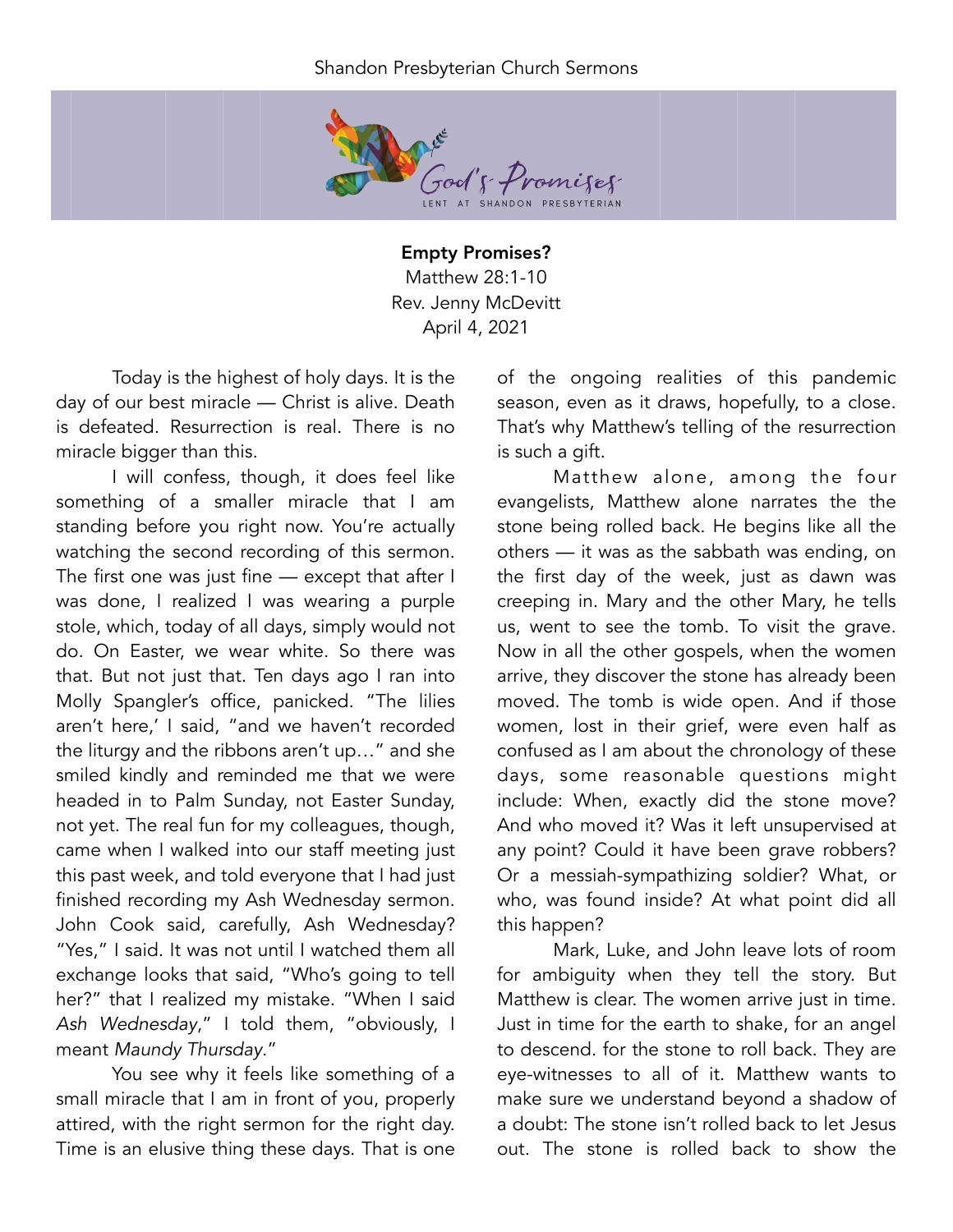women, and the world, that he's already gone. The tomb is empty.

I know "empty" has been a painful word these days. Our sanctuary has been empty. I have been preaching to empty pews. Hospital rooms have been empty of family and friends, as the sick and injured have been left in isolation. Kitchens and dining rooms and living rooms, the places we so often gather, have been empty as social gatherings have been put on hold. Some bank accounts have been empty as jobs were furloughed and workforces reduced. Maybe even hearts feel empty, the sum total of … everything … just too much to hold onto. The long slog of grief, both for us and for the women who made their way to the tomb, has been enough to make everyone wonder, are God's promises empty, too?

That's why Matthew is so careful with his timeline. So that he can assure us: there was a day when "empty" was the best news the world had ever heard.

When the angel says to the women, "Come and see," he doesn't say, "Come and see Jesus!" He says, "Come and see where he lay." In other words, "Come and see what isn't here." The first good word of Easter isn't "alleluia." It's "empty."

My friend and colleague Rebecca knows this all too well. She and I worked together in New York. Shortly after I moved to Columbia, she moved to Charlotte. She had been dating a man named Douglas. She and Douglas had been in a long term, long distance relationship. They had talked about marriage, enough that Rebecca was just waiting for him to propose. Except it didn't happen. Over and over again, visit after visit, move after move, milestone after milestone, no proposal. About a month ago, Rebecca went to visit Douglas. They were at the park with their dogs when Douglas ran back to the car for something. The dogs went with him, but a few minutes later, one of them wandered back, a little bag fastened to his collar. She opened the bag and found a ring

box. Giddy with excitement, certain she knew what was happening, she opened the box with her heart pounding and her hands shaking only to discover it was … empty.

It was then that something in my friend snapped. She says, "I got so mad. I couldn't help but feel he was mocking me, teasing me. And then I wasn't just mad, I was scared, too scared that the future I'd envisioned was never going to happen." She ran back to the car, tears in her eyes, holding the empty ring box up in front of her face, shaking it at him. "I'm tired of the games," she told him. "It's all or nothing. Are you in or out?" Douglas looked at her for a moment and then looked down at the ground and frowned. "I'm sorry," he said, and he shook his head. He took the empty ring box out of her hand. "I'm sorry," he repeated, "but you didn't think I'd let the dog run off with a diamond, did you?" and he pulled a ring out of his pocket. Sometimes "empty" really is how we get to "alleluia."

Mary and the other Mary, on that first Easter morning, scripture tells us that after seeing nothing, they run from the tomb "with fear and great joy." Experiencing "empty" is how they end up overjoyed. There are no details offered about how that comes to be, but that is not the biggest mystery of Easter morning. Just like we come here invited to trust that somehow, God raises Jesus from the dead, so too do we come here invited to trust that somehow, where emptiness leads, alleluia follows.

What if the best way we could be Easter people this year is to let ourselves be overcome by joy? I don't know how we do that, not exactly, at least, not with step by step instruction, but I believe Matthew gives us a guide. Remember again how careful Matthew is with his timeline. And after the earthquake, after the stone is rolled away, after the angel speaks, after the women encounter "empty," then they run, with fear and great joy. Fear and great joy.